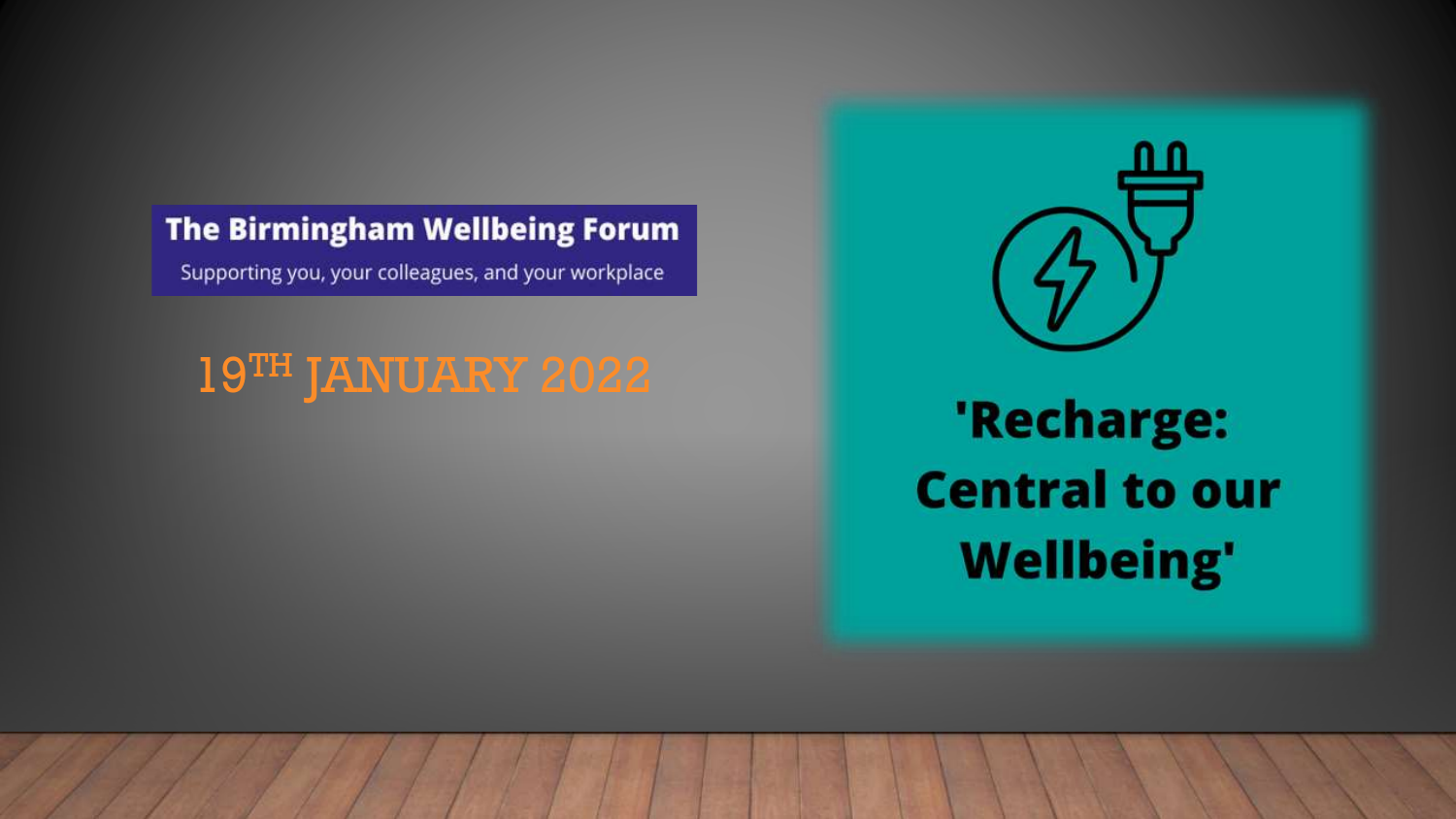#### **WELCOME AND INTRODUCTIONS**

**Steve Bavington, ChaplaincyPlus**

**Executive Director**

**Tim Skene, ChaplaincyPlus Birmingham Wellbeing Alliance Project Manager**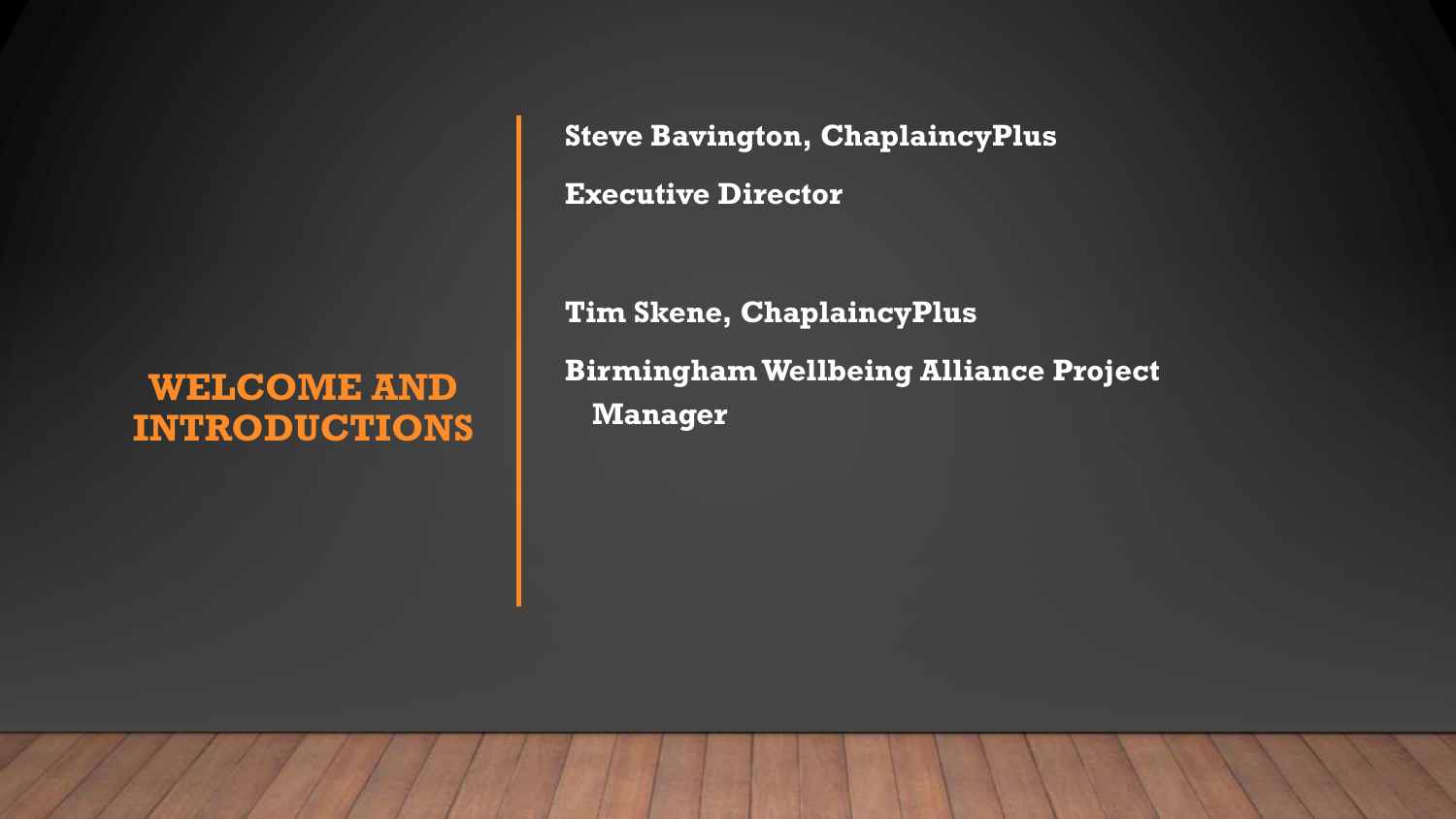**PURPOSE OF THE WELLBEING FORUM** 

- **Safe space to share the issues that are arising for you, as a wellbeing champion**
- **A place for you to draw strength for your role**
- **A place for bitesize learning and development**
- **Opportunity to think about what could help you in your role in the future and help shape our future sessions**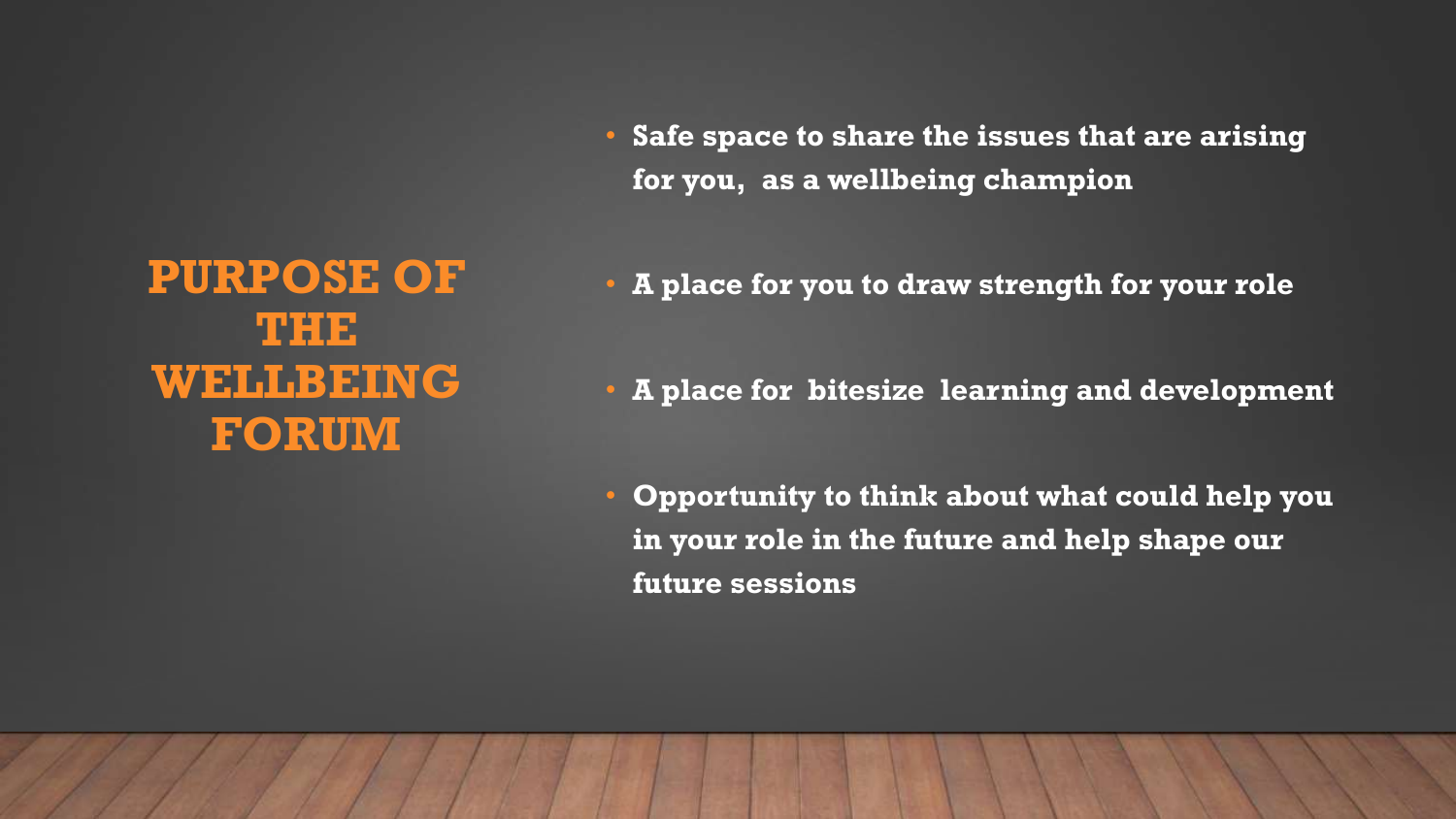### **OUR CONTRACTING COMMITMENT**



**Look after yourself – please be mindful of your own wellbeing as we discuss that of others**



**This is about enhancing support ,not diagnosing or counselling people with anxiety disorders** 



**If you, or someone you are supporting, are experiencing distress please do seek professional help via a GP or occupational health**



**During our session, all is confidential, and we are respectful to one another .**



**In these sessions, we ask that you keep your video on where possible , mute to exclude background noise, but please do wave or 'raise the Zoom hand' to attract attention**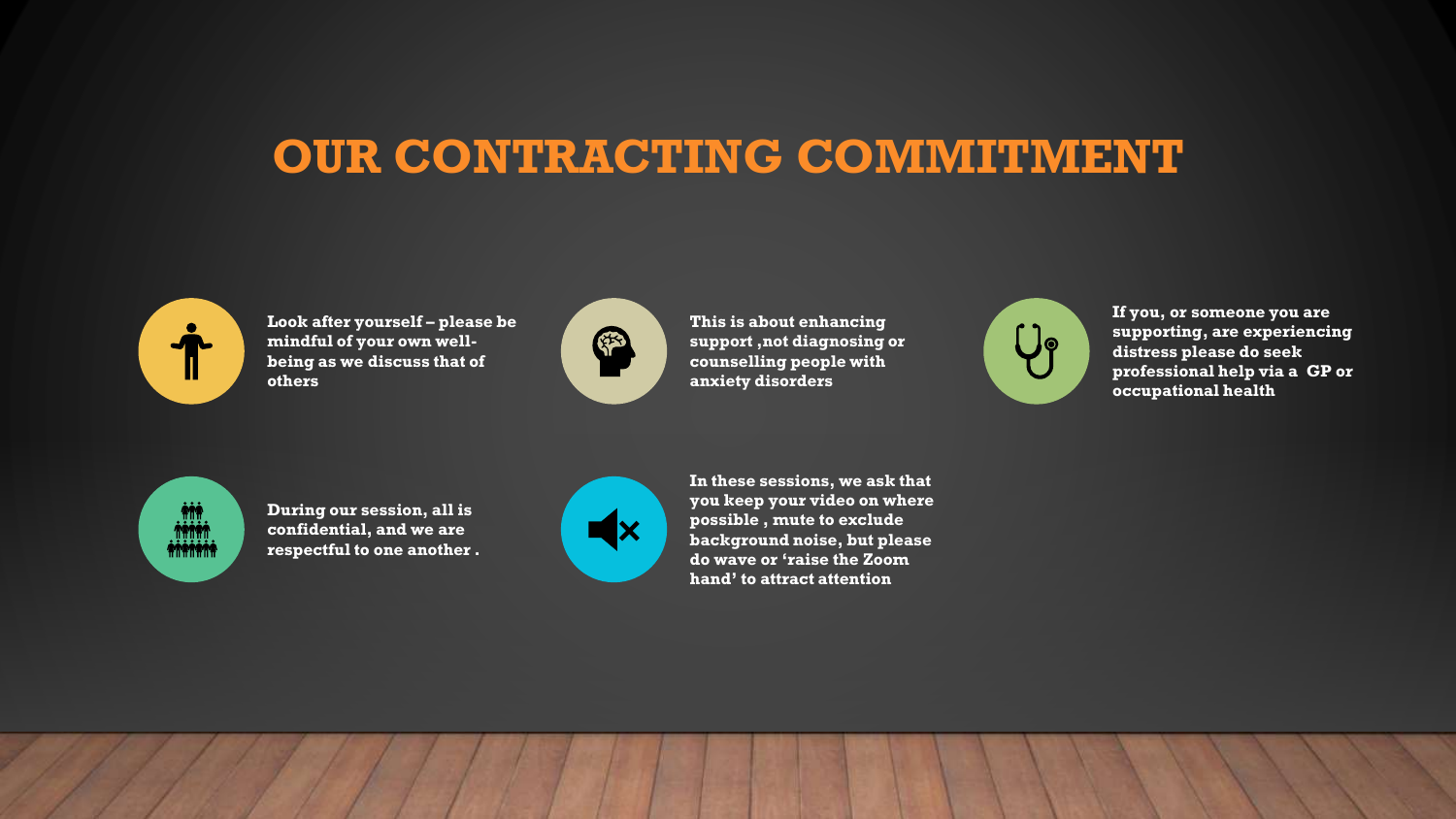# RECHARGE REST & SLEEP

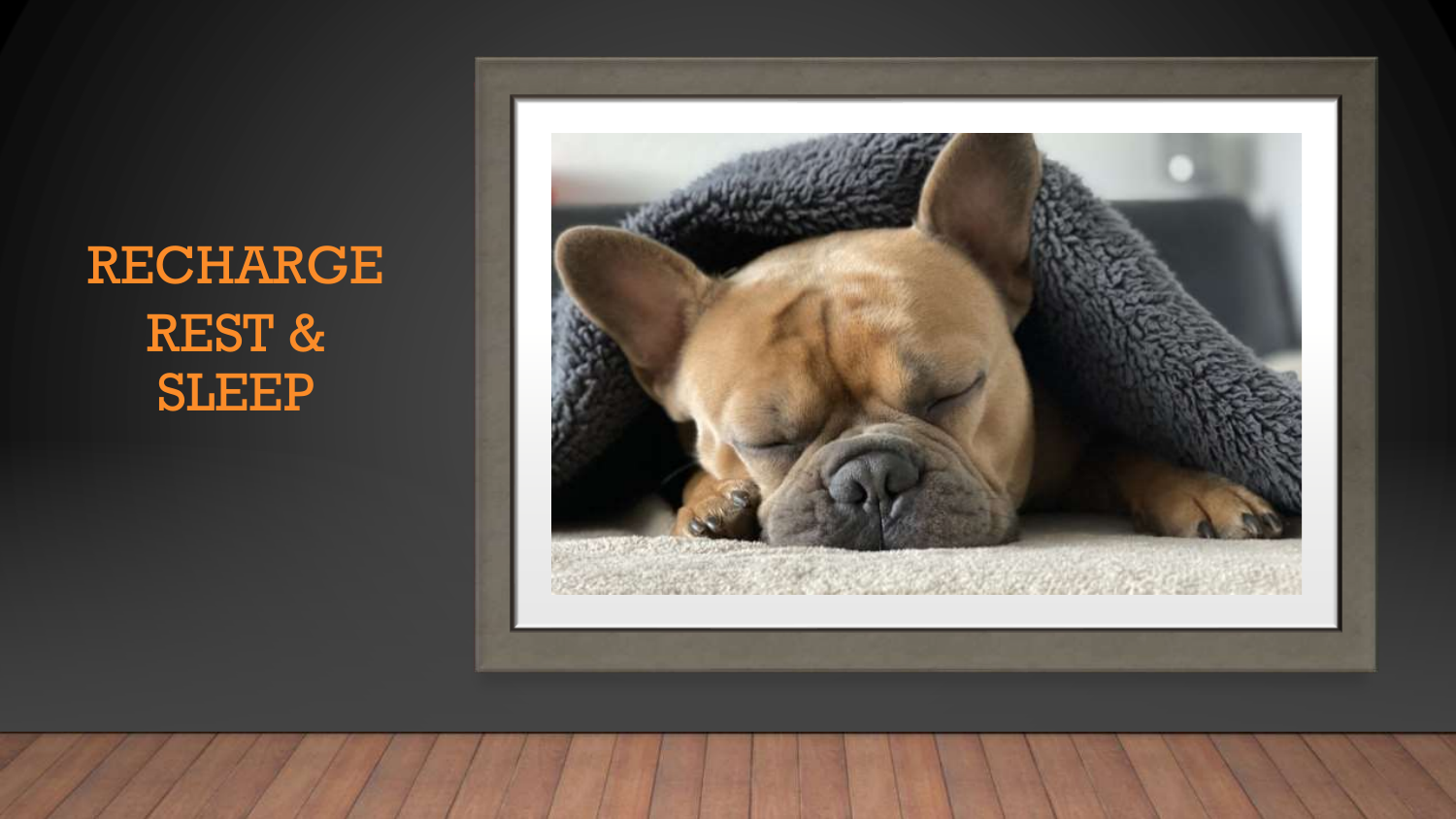# BREAKOUT DISCUSSION **GROUPS**

– WHAT'S THE HARDEST THING FOR YOU OR SOMEONE ELSE IN TERMS OF RESTING??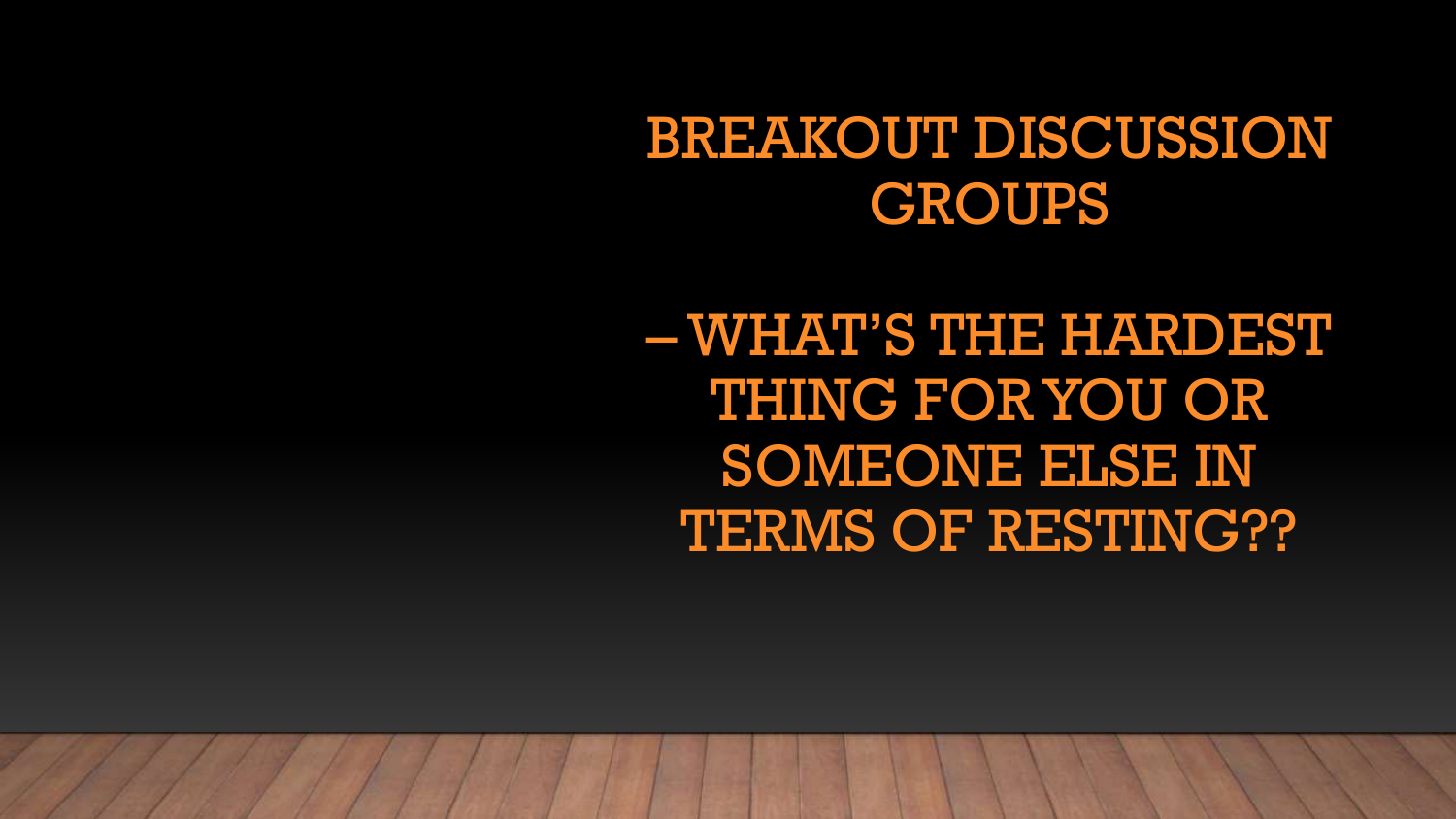STEVE & TIM **ON** REST & SLEEP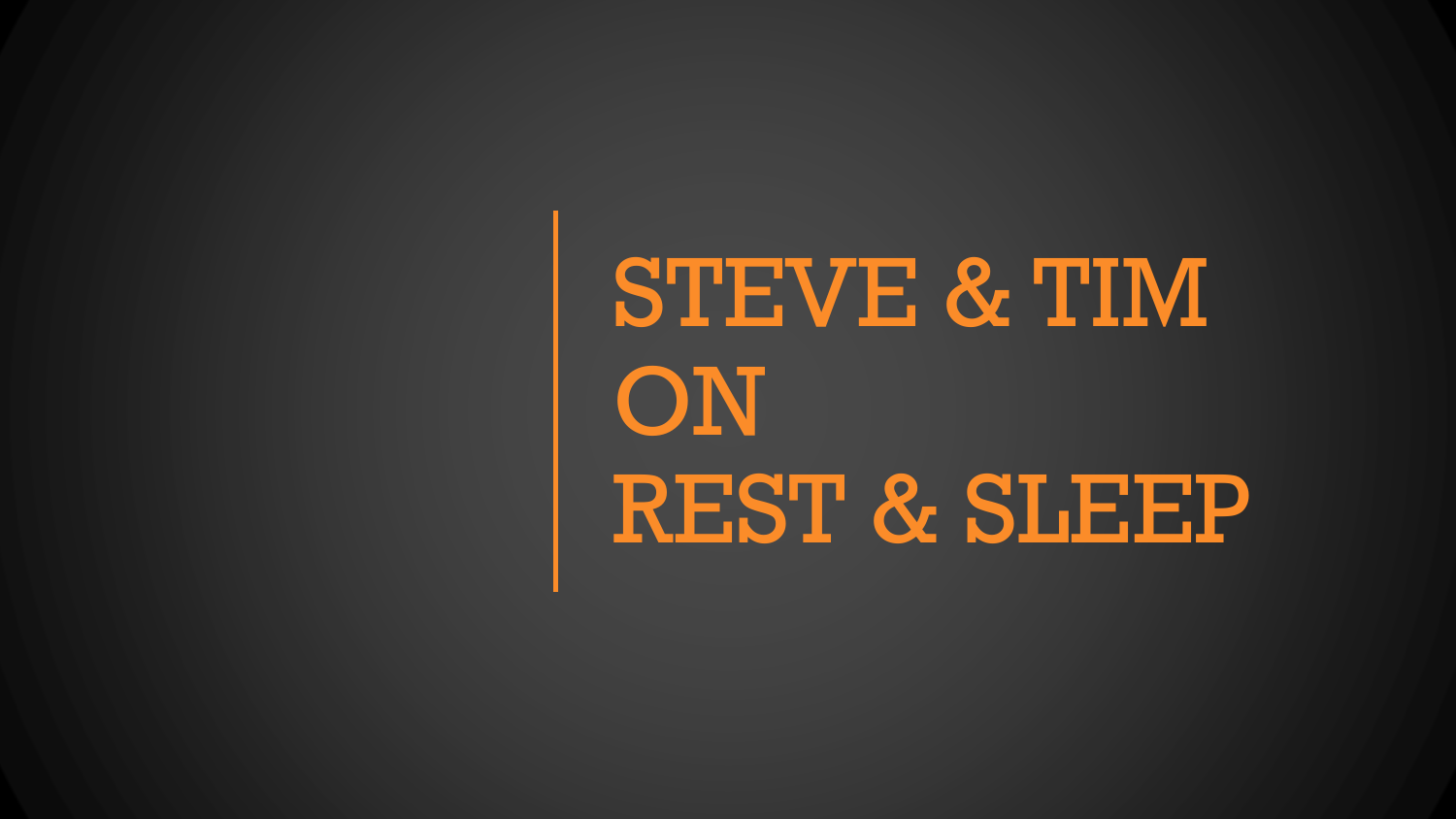#### **SLEEP STATS**

**48% of the UK adults stated that lack of proper sleep was affecting their mental health** **4 in 10 adults said that poor sleep had made them feel more stressed and overwhelmed**

**43% of UK adults stated that poor sleep made them irritable or angry during the day**

This shows how sleep affects every area of our lives. Good quality of life is interlinked with getting proper sleep at night. Adults without quality sleep may experience a drop in functionality caused by mental health issues.

**One in three people in the UK is sleeping less than they were before the pandemic**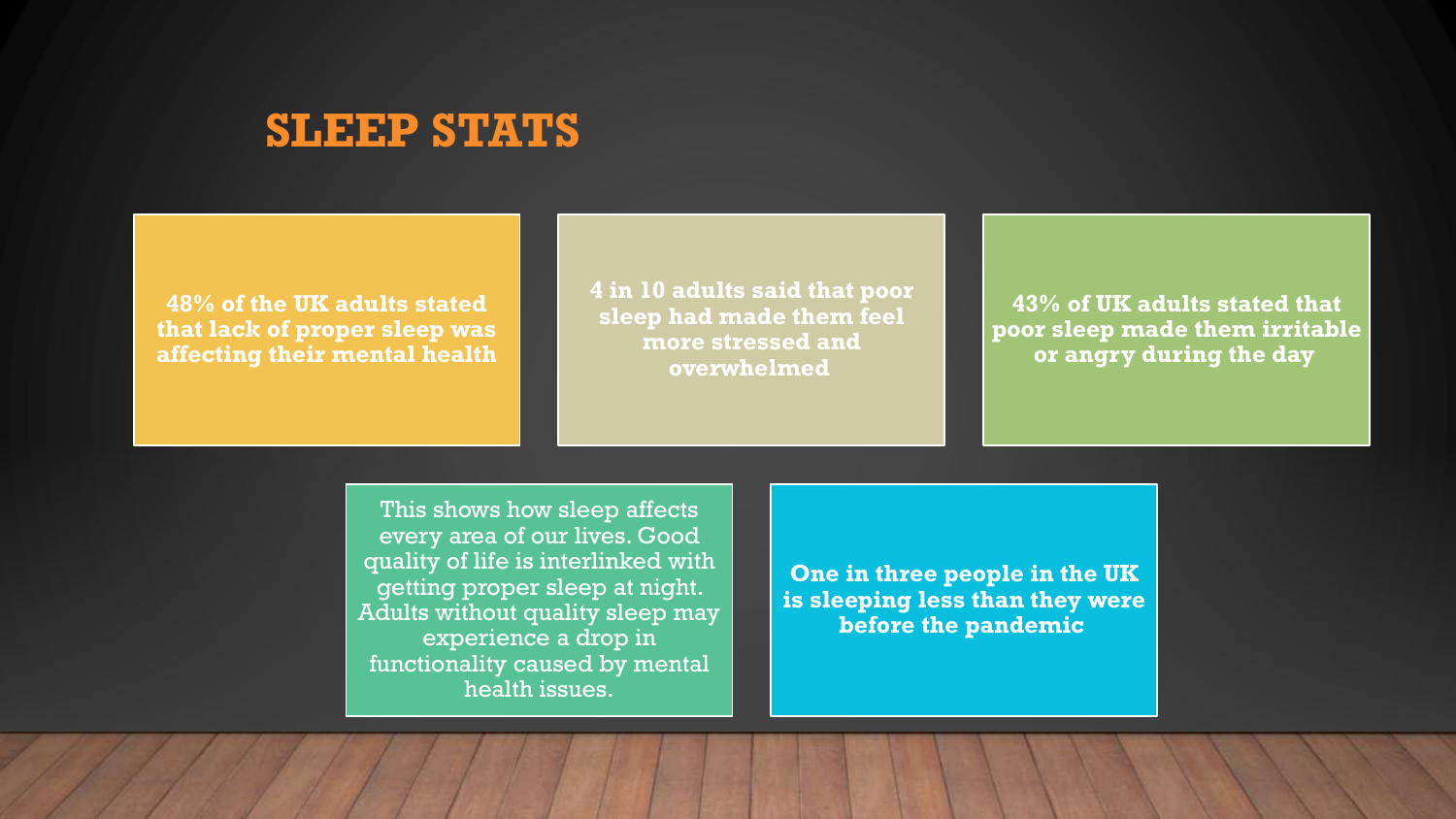### SLEEP TRUTHS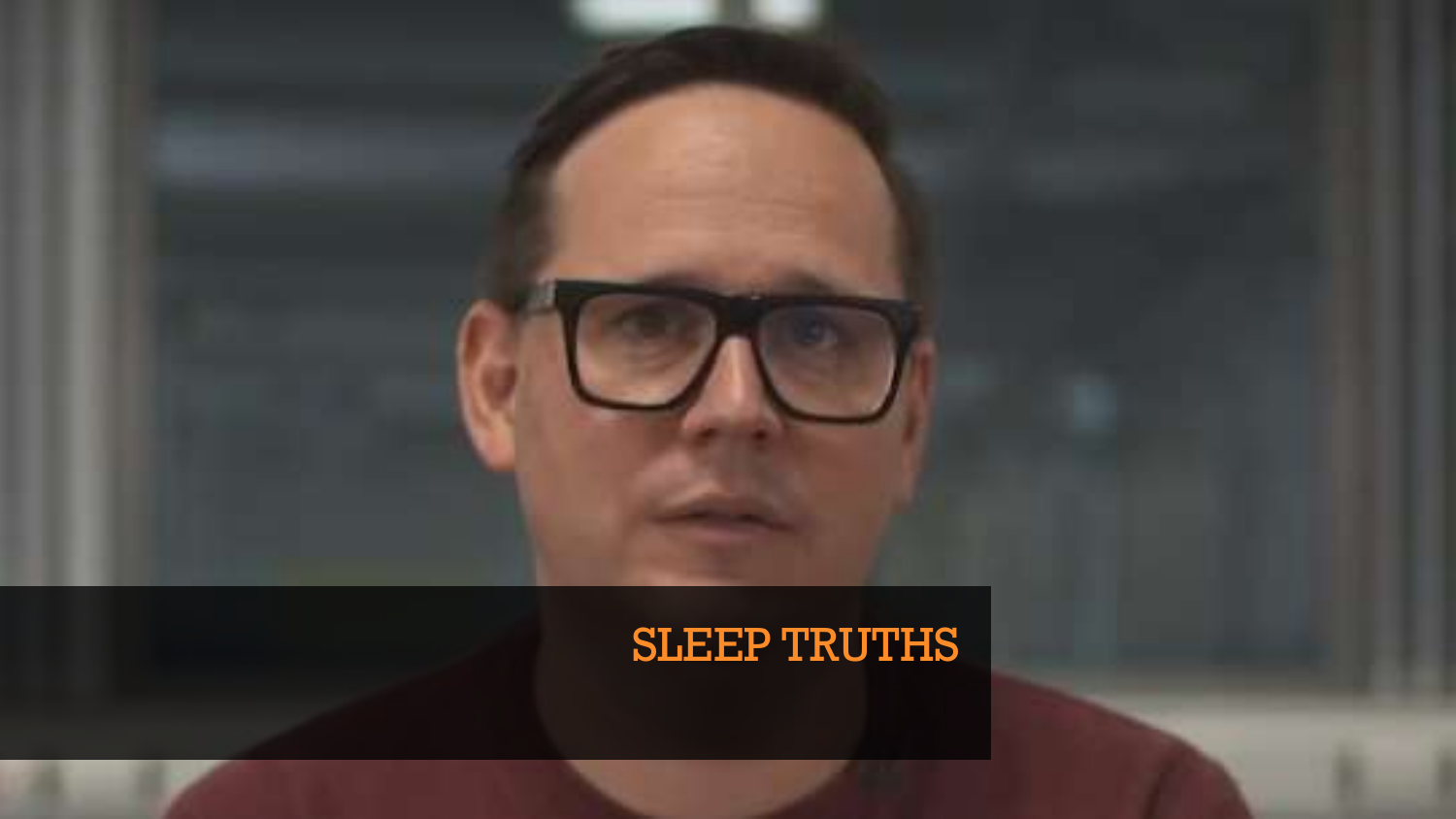# BREAKOUT DISCUSSION GROUPS

– DISCUSS WHAT MIGHT HELP YOU OR A FRIEND TO REST OR SLEEP BETTER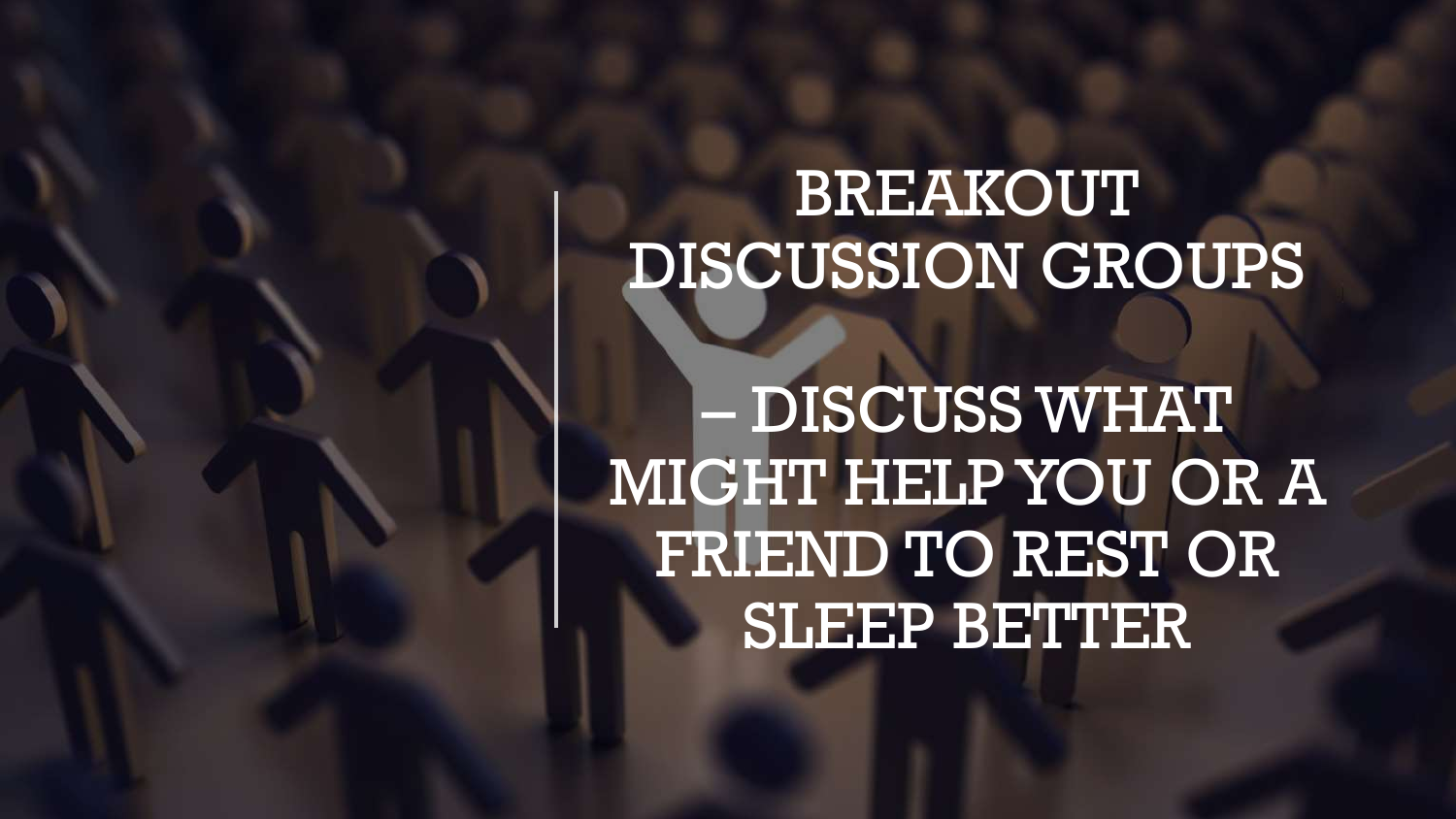### SUMMARY OF OUR SESSIONITODAY



We have listened to the Sleep Geek with a useful tip from sleep truths



Listened to Steve and Tim's useful experiences of Sleep and Rest



In our breakout group, we have discussed what you might like to takeaway from this session about sleep and rest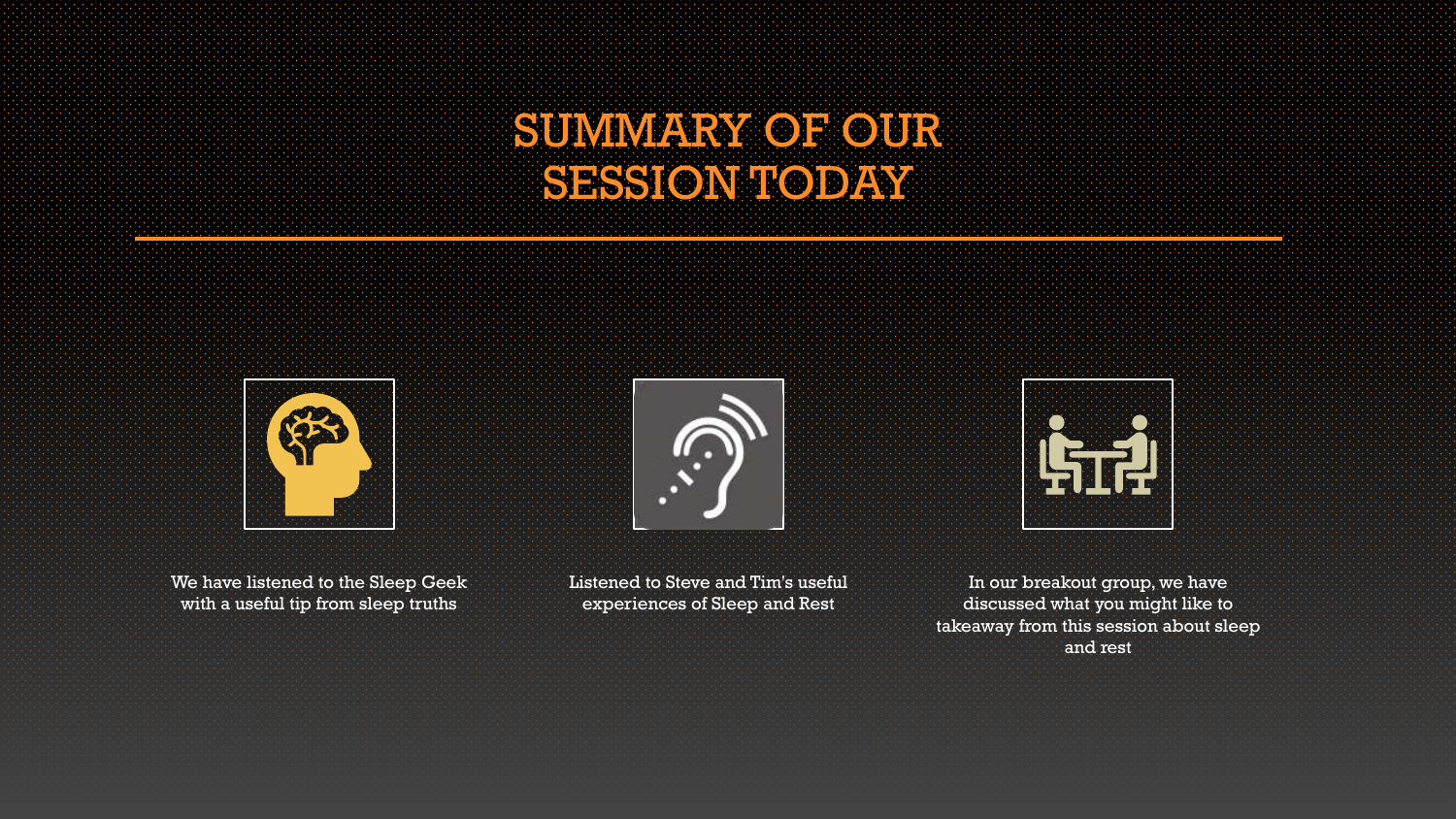### BIRMINGHAM WELLBEING ALLIANCE

**Premier 1 to 1 listening service for wellbeing champions & staff**

Wellbeing Forum

Online platform - Beingwell

Training – including MHFA

Accreditation – Thrive at Work

Coaching Support